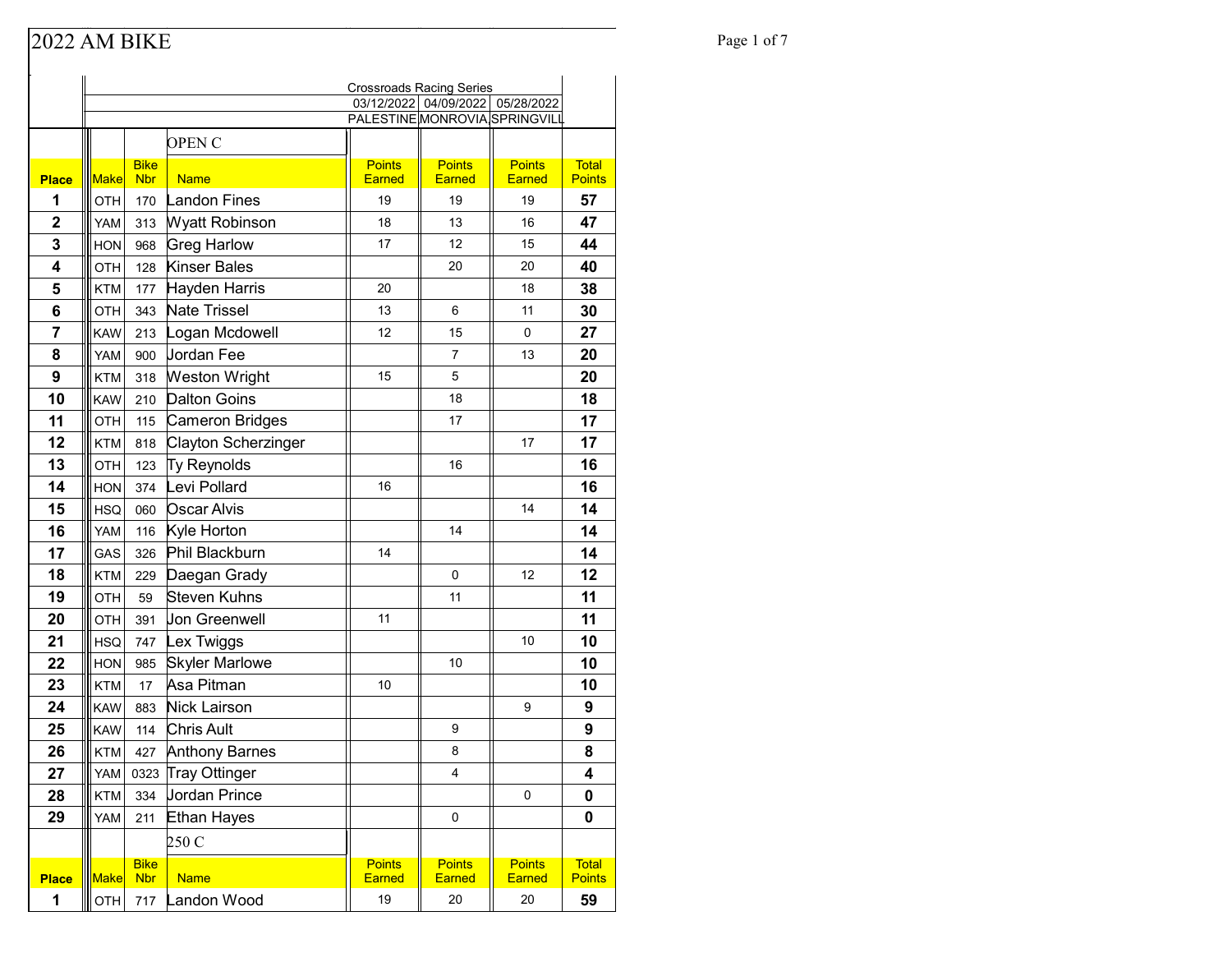# Page 2 of 7

|              |             |                           |                        | <b>Crossroads Racing Series</b> |                                  |                                |                               |
|--------------|-------------|---------------------------|------------------------|---------------------------------|----------------------------------|--------------------------------|-------------------------------|
|              |             |                           |                        |                                 | 03/12/2022 04/09/2022 05/28/2022 |                                |                               |
|              |             |                           |                        | PALESTINE MONROVIA SPRINGVILL   |                                  |                                |                               |
|              |             |                           | 250 C                  |                                 |                                  |                                |                               |
| <b>Place</b> | <b>Make</b> | <b>Bike</b><br><b>Nbr</b> | <b>Name</b>            | <b>Points</b><br><b>Earned</b>  | <b>Points</b><br><b>Earned</b>   | <b>Points</b><br><b>Earned</b> | <b>Total</b><br><b>Points</b> |
| $\mathbf{2}$ | <b>KTM</b>  | 667                       | <b>Drake East</b>      | 20                              | 19                               | 13                             | 52                            |
| 3            | <b>YAM</b>  | 270                       | <b>Justin Young</b>    | 18                              | 15                               | 15                             | 48                            |
| 4            | <b>YAM</b>  | 243                       | <b>Scott Mcatee</b>    | 15                              | 18                               | 12                             | 45                            |
| 5            | YAM         | 42                        | Griffin Pershing       | 13                              | 12                               | 17                             | 42                            |
| 6            | <b>KTM</b>  | 414                       | Tyler Kirby            | 17                              | 16                               |                                | 33                            |
| 7            | <b>KTM</b>  | $\mathbf{1}$              | Nick Fox               |                                 | 14                               | 18                             | 32                            |
| 8            | <b>KTM</b>  | 8                         | Jed Jones              |                                 | 17                               | 14                             | 31                            |
| 9            | OTH         | 16                        | Nick Gallo             | 16                              | 13                               |                                | 29                            |
| 10           | <b>OTH</b>  | 215                       | Sam Everhardt          | 9                               | 6                                | 8                              | 23                            |
| 11           | <b>KTM</b>  | 224                       | <b>Wyatt Brown</b>     | 12                              |                                  | 9                              | 21                            |
| 12           | <b>OTH</b>  | 32                        | <b>Tyler Ruffner</b>   |                                 | 9                                | 11                             | 20                            |
| 13           | <b>KTM</b>  | 88                        | Robert Wason           |                                 |                                  | 19                             | 19                            |
| 14           | <b>HON</b>  | 31                        | Philip Talbott         |                                 |                                  | 16                             | 16                            |
| 15           | YAM         | 212                       | Cole Langley           | 14                              |                                  |                                | 14                            |
| 16           | <b>OTH</b>  | 983                       | Emma Robey             | 11                              | $\Omega$                         | 1                              | 12                            |
| 17           | <b>HSQ</b>  | 228                       | Isaiah Todd            |                                 | 11                               |                                | 11                            |
| 18           | <b>KTM</b>  | 48                        | Rj Mckinney            |                                 |                                  | 10                             | 10                            |
| 19           | <b>HON</b>  | 98                        | Saxon Marlowe          |                                 | 10                               |                                | 10                            |
| 20           | <b>HON</b>  | 180                       | Charlie Andrews        | 10                              |                                  | 0                              | 10                            |
| 21           | <b>KTM</b>  | 527                       | <b>Bailee Robinson</b> | $\overline{7}$                  | 0                                | 3                              | 10                            |
| 22           | <b>HON</b>  | 133                       | Austin Harden          |                                 | 8                                |                                | 8                             |
| 23           | OTH         | 223                       | Derek Mysliaski        |                                 | $\mathbf{1}$                     | $\overline{7}$                 | 8                             |
| 24           | <b>OTH</b>  | 536                       | Quoleman Pike          | 8                               |                                  |                                | 8                             |
| 25           | OTH         | 103                       | Dylan Bumbalough       | 4                               | 0                                | 4                              | 8                             |
| 26           | <b>HON</b>  | 112                       | <b>Trenton Perkins</b> |                                 | $\overline{7}$                   |                                | 7                             |
| 27           | OTH         | 161                       | <b>Chandler Luedke</b> |                                 |                                  | 6                              | 6                             |
| 28           | <b>HON</b>  | 25                        | ∥ystem Syfert          | 6                               |                                  |                                | 6                             |
| 29           | GAS         | 529                       | Colton Rollins         |                                 | 5                                |                                | 5                             |
| 30           | OTH         | 419                       | Gabe Mosqueda          |                                 |                                  | 5                              | 5                             |
| 31           | YAM         | 280                       | <b>Walker Saunders</b> | 5                               |                                  | 0                              | 5                             |
| 32           | YAM         | 755                       | Austin Ridenour        |                                 | 4                                |                                | 4                             |
| 33           | <b>KTM</b>  | 466                       | Ryan Tucker            |                                 | 3                                |                                | 3                             |
| 34           | <b>HSQ</b>  | 747                       | Lex Twiggs             |                                 | $\overline{c}$                   |                                | $\overline{\mathbf{2}}$       |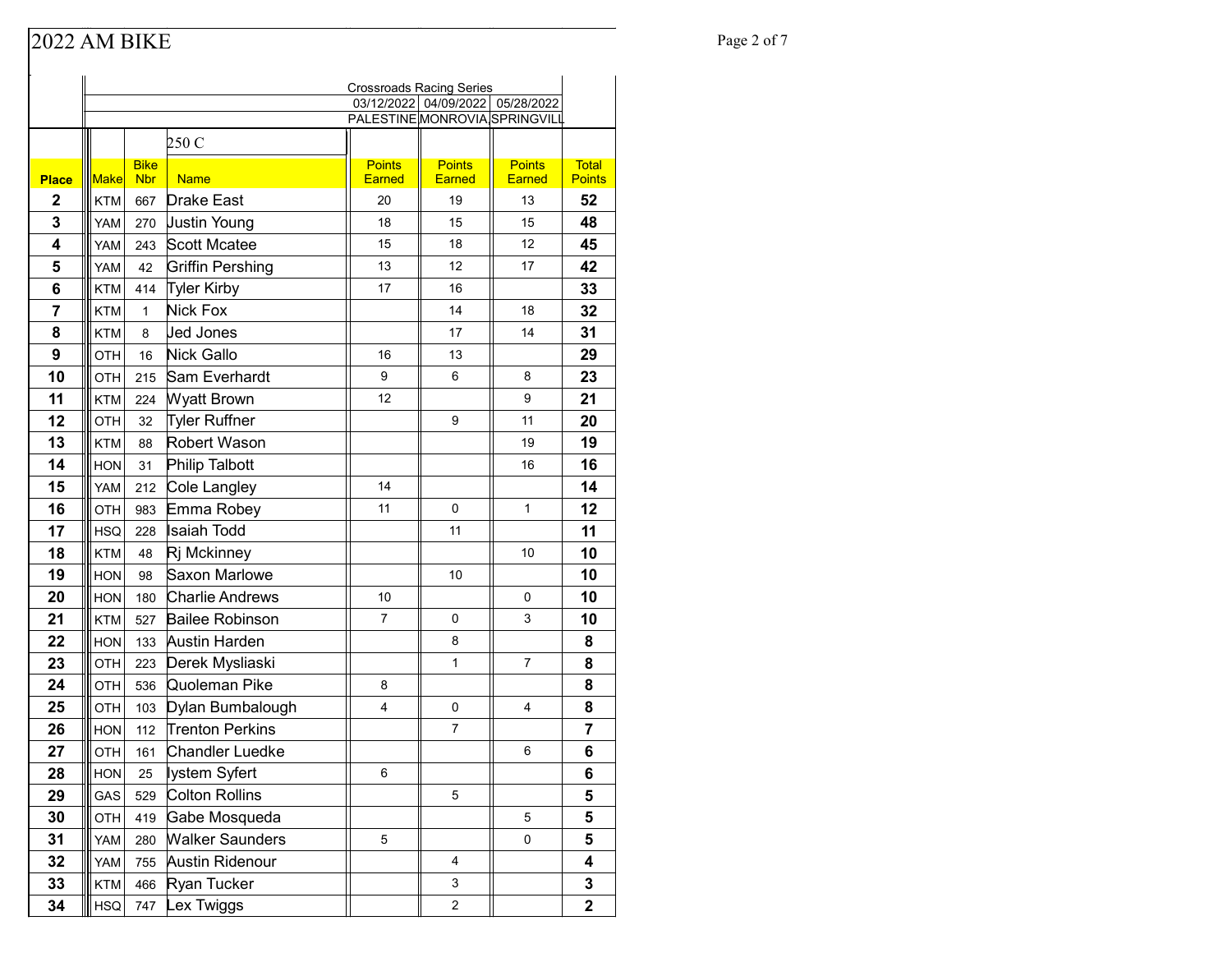# Page 3 of 7

|                | <b>Crossroads Racing Series</b> |                           |                       |                                |                                  |                                |                               |
|----------------|---------------------------------|---------------------------|-----------------------|--------------------------------|----------------------------------|--------------------------------|-------------------------------|
|                |                                 |                           |                       |                                | 03/12/2022 04/09/2022 05/28/2022 |                                |                               |
|                |                                 |                           |                       | PALESTINE MONROVIA SPRINGVILL  |                                  |                                |                               |
|                |                                 |                           | 250 C                 |                                |                                  |                                |                               |
| <b>Place</b>   | <b>Make</b>                     | <b>Bike</b><br><b>Nbr</b> | <b>Name</b>           | <b>Points</b><br><b>Earned</b> | <b>Points</b><br><b>Earned</b>   | <b>Points</b><br><b>Earned</b> | <b>Total</b><br><b>Points</b> |
| 35             | <b>KTM</b>                      | 696                       | <b>Jack Martin</b>    |                                |                                  | 2                              | $\overline{2}$                |
| 36             | <b>YAM</b>                      | 581                       | Alex Gilson           |                                | 0                                |                                | 0                             |
| 37             | <b>HON</b>                      | 122                       | Jordan Pope           |                                | 0                                |                                | 0                             |
| 38             | <b>OTH</b>                      | 0                         | Caleb Walker          | $\Omega$                       |                                  |                                | 0                             |
|                |                                 |                           | VET C                 |                                |                                  |                                |                               |
|                |                                 | <b>Bike</b>               |                       | <b>Points</b>                  | <b>Points</b>                    | <b>Points</b>                  | <b>Total</b>                  |
| <b>Place</b>   | <b>Make</b>                     | <b>Nbr</b>                | <b>Name</b>           | <b>Earned</b>                  | <b>Earned</b>                    | <b>Earned</b>                  | <b>Points</b>                 |
| 1              | <b>KTM</b>                      | 736                       | Jeremy Dunkley        | 20                             | 20                               | 20                             | 60                            |
| $\overline{2}$ | <b>YAM</b>                      | 792                       | <b>Joel Dewitt</b>    | 17                             | 17                               | 16                             | 50                            |
| 3              | <b>KTM</b>                      | 7                         | Kanan Bernhard        | 14                             | 15                               | 18                             | 47                            |
| 4              | <b>YAM</b>                      | 514                       | <b>Jordan Briner</b>  | 16                             | 13                               | 17                             | 46                            |
| 5              | <b>HON</b>                      | 136                       | <b>Brian Lackey</b>   | 18                             | 12                               | 15                             | 45                            |
| 6              | <b>KAW</b>                      | 131                       | <b>Martin Lantz</b>   | 13                             | 10                               |                                | 23                            |
| 7              | <b>YAM</b>                      | 929                       | Nicholas Wigginton    |                                | 7                                | 14                             | 21                            |
| 8              | OTH                             | 738                       | <b>Eric Masten</b>    |                                | 6                                | 13                             | 19                            |
| 9              | OTH                             | 198                       | Craig Stankiewicz     |                                |                                  | 19                             | 19                            |
| 10             | <b>KTM</b>                      | 724                       | <b>Brandon Eden</b>   |                                | 19                               |                                | 19                            |
| 11             | KTM                             | 764                       | Tim Brown             | 19                             |                                  | 0                              | 19                            |
| 12             | <b>YAM</b>                      | 870                       | Corey Garriott        |                                | 18                               |                                | 18                            |
| 13             | YAM                             | 745                       | <b>William Lovell</b> |                                | 16                               |                                | 16                            |
| 14             | <b>YAM</b>                      | 461                       | James Anderson        | 15                             |                                  |                                | 15                            |
| 15             | YAM                             | 421                       | Dustin Wood           |                                | 14                               |                                | 14                            |
| 16             | OTH                             | 619                       | Kevin Huff            |                                |                                  | 12                             | 12                            |
| 17             | <b>YAM</b>                      | 104                       | Stanley Lopossa       |                                | 11                               |                                | 11                            |
| 18             | OTH                             | 338                       | Tyler Schlabaugh      |                                | 9                                | 0                              | 9                             |
| 19             | KTM                             | 741                       | Norman Brossman       |                                | 8                                | 0                              | 8                             |
| 20             | <b>KTM</b>                      | 331                       | Cody Hawkins          |                                |                                  | 0                              | 0                             |
|                |                                 |                           | <b>SENIOR C</b>       |                                |                                  |                                |                               |
| <b>Place</b>   | <b>Make</b>                     | <b>Bike</b><br><b>Nbr</b> | <b>Name</b>           | <b>Points</b><br>Earned        | <b>Points</b><br>Earned          | <b>Points</b><br>Earned        | <b>Total</b><br><b>Points</b> |
| 1              | OTH                             | 333                       | Donnie Bell           | 20                             | 20                               | 20                             | 60                            |
| $\mathbf 2$    | <b>KTM</b>                      | 129                       | Cory Fellers          | 18                             | 19                               | 17                             | 54                            |
| 3              | OTH                             | 525                       | Rob Meyers            | 19                             | 17                               | 16                             | 52                            |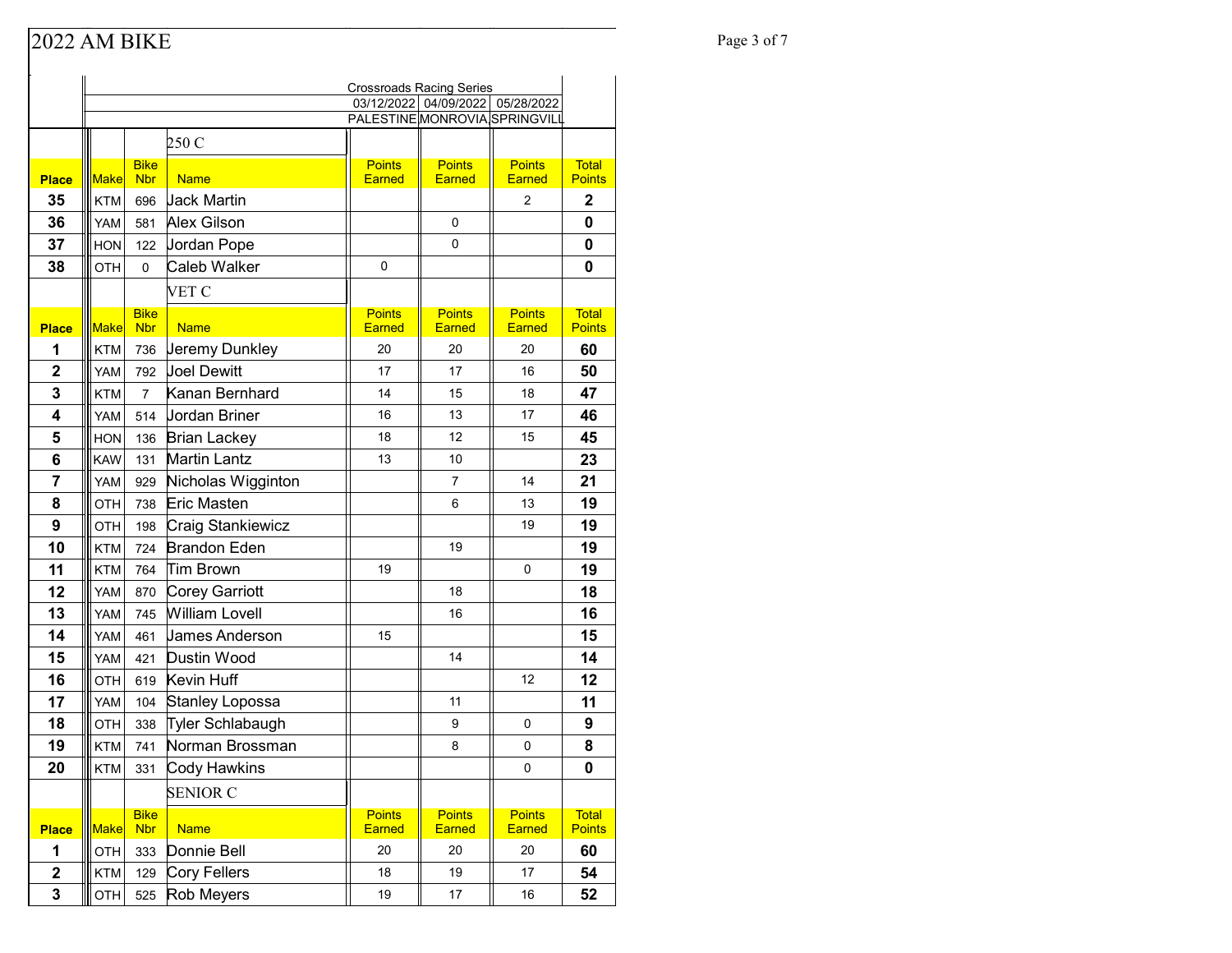### Page 4 of 7

|                         | <b>Crossroads Racing Series</b> |                           |                            |                                |                                |                                |                               |
|-------------------------|---------------------------------|---------------------------|----------------------------|--------------------------------|--------------------------------|--------------------------------|-------------------------------|
|                         |                                 |                           |                            | 03/12/2022 04/09/2022          |                                | 05/28/2022                     |                               |
|                         |                                 |                           |                            | PALESTINE MONROVIA SPRINGVILL  |                                |                                |                               |
|                         |                                 |                           | <b>SENIOR C</b>            |                                |                                |                                |                               |
| <b>Place</b>            | <b>Make</b>                     | <b>Bike</b><br><b>Nbr</b> | <b>Name</b>                | <b>Points</b><br><b>Earned</b> | <b>Points</b><br><b>Earned</b> | <b>Points</b><br><b>Earned</b> | <b>Total</b><br><b>Points</b> |
| 4                       | <b>HON</b>                      | 355                       | Steven Talbott             |                                |                                | 19                             | 19                            |
| 5                       | <b>OTH</b>                      | 619                       | Kevin Huff                 |                                | 18                             |                                | 18                            |
| 6                       | YAM                             | 130                       | Paul Johnson               |                                |                                | 18                             | 18                            |
| 7                       | <b>KTM</b>                      | 15                        | Jayson Gilson              |                                | 16                             |                                | 16                            |
| 8                       | <b>OTH</b>                      | 138                       | Joey Mohn                  |                                | 15                             |                                | 15                            |
| 9                       | GAS                             | 777                       | <b>Matthew Windell</b>     |                                |                                | 15                             | 15                            |
| 10                      |                                 |                           |                            |                                | 14                             |                                | 14                            |
| 11                      | <b>HON</b><br>OTH               | 907<br>395                | Larry Gilson<br>Jon Gilson |                                | 13                             |                                | 13                            |
| 12                      | GAS                             | 239                       | Erik Marshall              |                                | 12                             |                                | 12                            |
| 13                      | <b>KAW</b>                      | 69                        | Mitch Gibboney             |                                | 0                              |                                | 0                             |
|                         |                                 |                           |                            |                                |                                |                                |                               |
|                         |                                 |                           | <b>SUPER SR B/C</b>        |                                |                                |                                |                               |
| <b>Place</b>            | <b>Make</b>                     | <b>Bike</b><br><b>Nbr</b> | <b>Name</b>                | <b>Points</b><br><b>Earned</b> | <b>Points</b><br><b>Earned</b> | <b>Points</b><br><b>Earned</b> | <b>Total</b><br><b>Points</b> |
| 1                       | <b>KAW</b>                      | 279                       | Steve Mundy                | 20                             | 20                             | 19                             | 59                            |
| $\overline{\mathbf{2}}$ | <b>KTM</b>                      | 955                       | <b>Rick Pearson</b>        | 19                             | 19                             | 16                             | 54                            |
| 3                       | <b>OTH</b>                      | 322                       | <b>Blair Schnitzler</b>    | 18                             | 17                             | 18                             | 53                            |
| 4                       | SUZ                             | 826                       | Lane Arnold                |                                |                                | 20                             | 20                            |
| 5                       | <b>KTM</b>                      | 11                        | Mike Singleton             |                                | 18                             |                                | 18                            |
| 6                       | <b>KTM</b>                      | 702                       | Dan Foltz                  |                                |                                | 17                             | 17                            |
| $\overline{7}$          | <b>KTM</b>                      | 565                       | John Sullivan              |                                |                                | 15                             | 15                            |
|                         |                                 |                           | <b>GOLDEN MASTERS</b>      |                                |                                |                                |                               |
|                         |                                 | <b>Bike</b>               |                            | <b>Points</b>                  | <b>Points</b>                  | <b>Points</b>                  | <b>Total</b>                  |
| <b>Place</b>            | <b>Make</b>                     | <b>Nbr</b>                | <b>Name</b>                | <b>Earned</b>                  | <b>Earned</b>                  | Earned                         | <b>Points</b>                 |
| 1                       | KTM                             | 109                       | <b>Brian Buffo</b>         | 20                             | 18                             | 20                             | 58                            |
| $\mathbf 2$             | <b>OTH</b>                      | 945                       | Dave Phillips              |                                | 17                             | 19                             | 36                            |
| 3                       | KTM                             | 232                       | Robert Kirchner            |                                | 20                             |                                | 20                            |
| $\overline{4}$          | <b>KTM</b>                      | 609                       | Adam Prysmont              |                                | 19                             |                                | 19                            |
| 5                       | OTH                             | 286                       | Mark Wood                  |                                | 16                             |                                | 16                            |
|                         |                                 |                           | $D$ 22+                    |                                |                                |                                |                               |
| <b>Place</b>            | <b>Make</b>                     | <b>Bike</b><br><b>Nbr</b> | <b>Name</b>                | <b>Points</b><br>Earned        | <b>Points</b><br>Earned        | <b>Points</b><br>Earned        | <b>Total</b><br><b>Points</b> |
| 1                       | YAM                             | 344                       | Colyn Moore                | 20                             | 19                             | 19                             | 58                            |
| $\mathbf 2$             | <b>HON</b>                      | 840                       | Matt Henry                 | 19                             | 18                             | 20                             | 57                            |
| 3                       | YAM                             | 94                        | Travis Hickman             |                                | 20                             |                                | 20                            |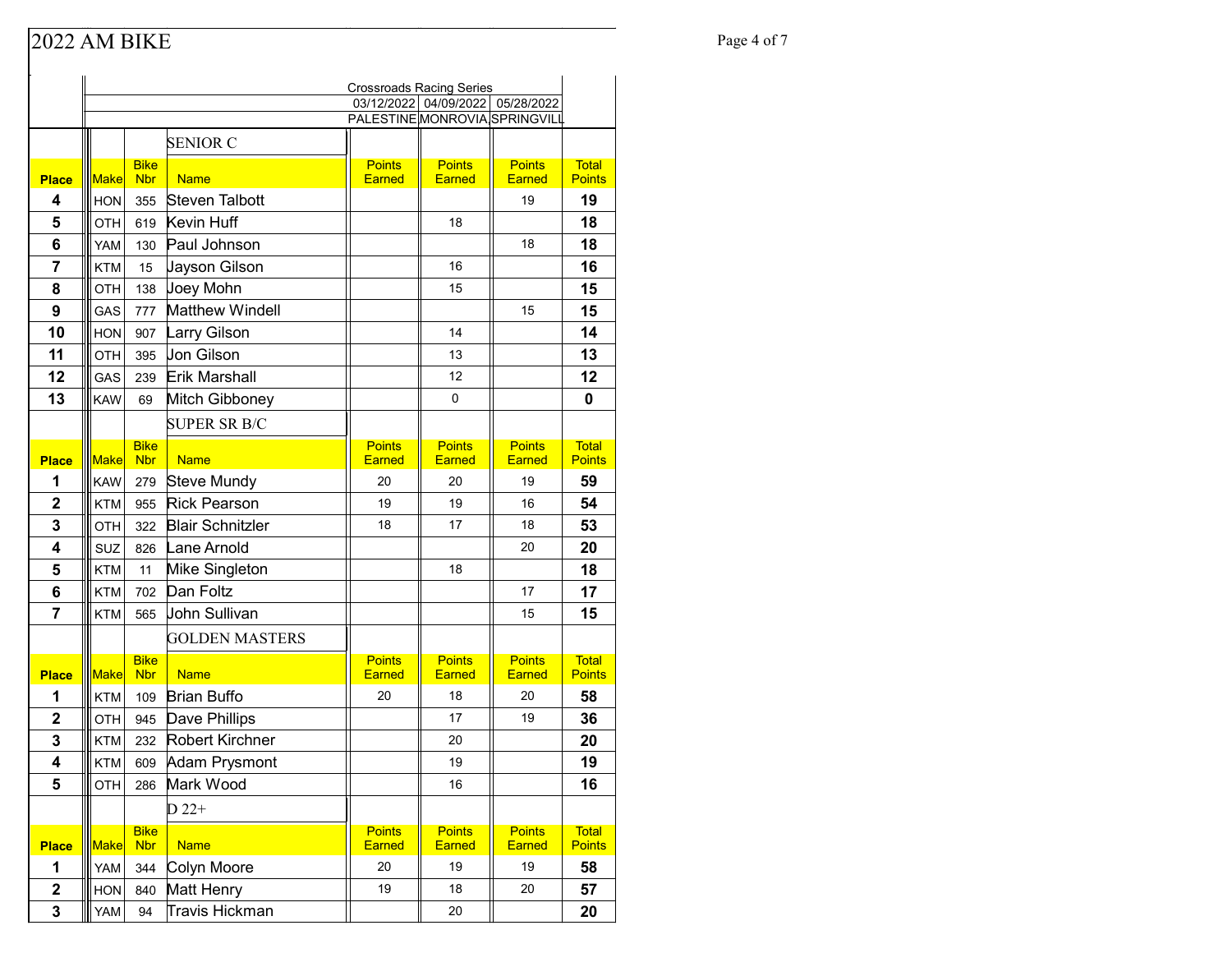## Page 5 of 7

|                         | <b>Crossroads Racing Series</b> |                           |                                 |                                |                       |                     |                               |
|-------------------------|---------------------------------|---------------------------|---------------------------------|--------------------------------|-----------------------|---------------------|-------------------------------|
|                         |                                 |                           |                                 | PALESTINE MONROVIA SPRINGVILL  | 03/12/2022 04/09/2022 | 05/28/2022          |                               |
|                         |                                 |                           | $D$ 22+                         |                                |                       |                     |                               |
|                         |                                 |                           |                                 |                                | <b>Points</b>         | <b>Points</b>       |                               |
| <b>Place</b>            | <b>Make</b>                     | <b>Bike</b><br><b>Nbr</b> | <b>Name</b>                     | <b>Points</b><br><b>Earned</b> | <b>Earned</b>         | <b>Earned</b>       | <b>Total</b><br><b>Points</b> |
| 4                       | <b>KTM</b>                      | 909                       | <b>Chris Grassick</b>           |                                | 17                    |                     | 17                            |
| 5                       | <b>KAW</b>                      | 919                       | Dakota Bell                     |                                |                       | 0                   | 0                             |
| 6                       | <b>HON</b>                      | 191                       | Kaden Wilson                    |                                |                       | 0                   | 0                             |
|                         |                                 |                           | D 14-21                         |                                |                       |                     |                               |
|                         |                                 | <b>Bike</b>               | <b>Name</b>                     | <b>Points</b>                  | <b>Points</b>         | <b>Points</b>       | <b>Total</b><br><b>Points</b> |
| <b>Place</b><br>1       | <b>Make</b><br>YAM              | <b>Nbr</b><br>850         | Cody Huff                       | <b>Earned</b><br>20            | <b>Earned</b><br>19   | <b>Earned</b><br>17 | 56                            |
| $\overline{\mathbf{2}}$ |                                 |                           |                                 | 17                             | 18                    | 14                  | 49                            |
| 3                       | OTH                             | 34                        | Gavin Ferguson<br>Coen Marshall | 19                             | 15                    | 10                  | 44                            |
| 4                       | <b>KTM</b>                      | 238                       | Corbin Wilson                   | 18                             |                       | 20                  | 38                            |
| 5                       | <b>KTM</b><br><b>HON</b>        | 304                       | <b>Bryson Clark</b>             | 15                             | 14                    | 5                   | 34                            |
| 6                       | <b>KTM</b>                      | 428                       | Jordan Shephard                 |                                | 9                     | 19                  | 28                            |
| 7                       | <b>HON</b>                      | 825                       | Matt Abernathy                  | 14                             | 13                    |                     | 27                            |
| 8                       | YAM                             | 751                       | Kyler Long                      | 11                             |                       | 15                  | 26                            |
| 9                       | KTM                             | 110<br>329                | Riley Wilson                    | 16                             |                       | 8                   | 24                            |
| 10                      | <b>KAW</b>                      | 323                       | Dustin Seeley                   |                                | 20                    |                     | 20                            |
| 11                      | OTH                             | 160                       | <b>Tyson Miler</b>              |                                |                       | 18                  | 18                            |
| 12                      | <b>KTM</b>                      | 673                       | Trent Davidson                  |                                | 17                    |                     | 17                            |
| 13                      | OTH                             | 77                        | Carl Eads                       | 12                             | 5                     | 0                   | 17                            |
| 14                      | <b>HSQ</b>                      | 060                       | Oscar Alvis                     |                                | 16                    |                     | 16                            |
| 15                      | <b>KTM</b>                      | 631                       | <b>Bryan Morris</b>             |                                |                       | 16                  | 16                            |
| 16                      | <b>HON</b>                      | 444                       | Own Lyons                       |                                | $\overline{7}$        | 6                   | 13                            |
| 17                      | <b>KAW</b>                      | 555                       | Alex Wessell                    |                                |                       | 13                  | 13                            |
| 18                      | <b>KTM</b>                      | 12                        | Owen Cox                        | 13                             |                       |                     | 13                            |
| 19                      | <b>OTH</b>                      | 112                       | Cody Duncar                     |                                | 12                    | 0                   | 12                            |
| 20                      | KTM                             | 614                       | <b>Brayden Morris</b>           |                                |                       | 12                  | 12                            |
| 21                      | YAM                             | 723                       | Jackson Smith                   |                                | 11                    |                     | 11                            |
| 22                      | GAS                             | 303                       | Damion Mccarty                  |                                |                       | 11                  | 11                            |
| 23                      | <b>KAW</b>                      | 120                       | Owen Linthicum                  |                                | 10                    |                     | 10                            |
| 24                      | YAM                             | 510                       | Jacob Purtlebaugh               |                                |                       | 9                   | 9                             |
| 25                      | YAM                             | 26                        | <b>Ashton Myers</b>             |                                | 8                     |                     | 8                             |
| 26                      | KTM                             | 20                        | Nicolas Gezovich                |                                |                       | $\overline{7}$      | 7                             |
| 27                      | OTH                             | 365                       | <b>Preston Noel</b>             |                                | 6                     |                     | 6                             |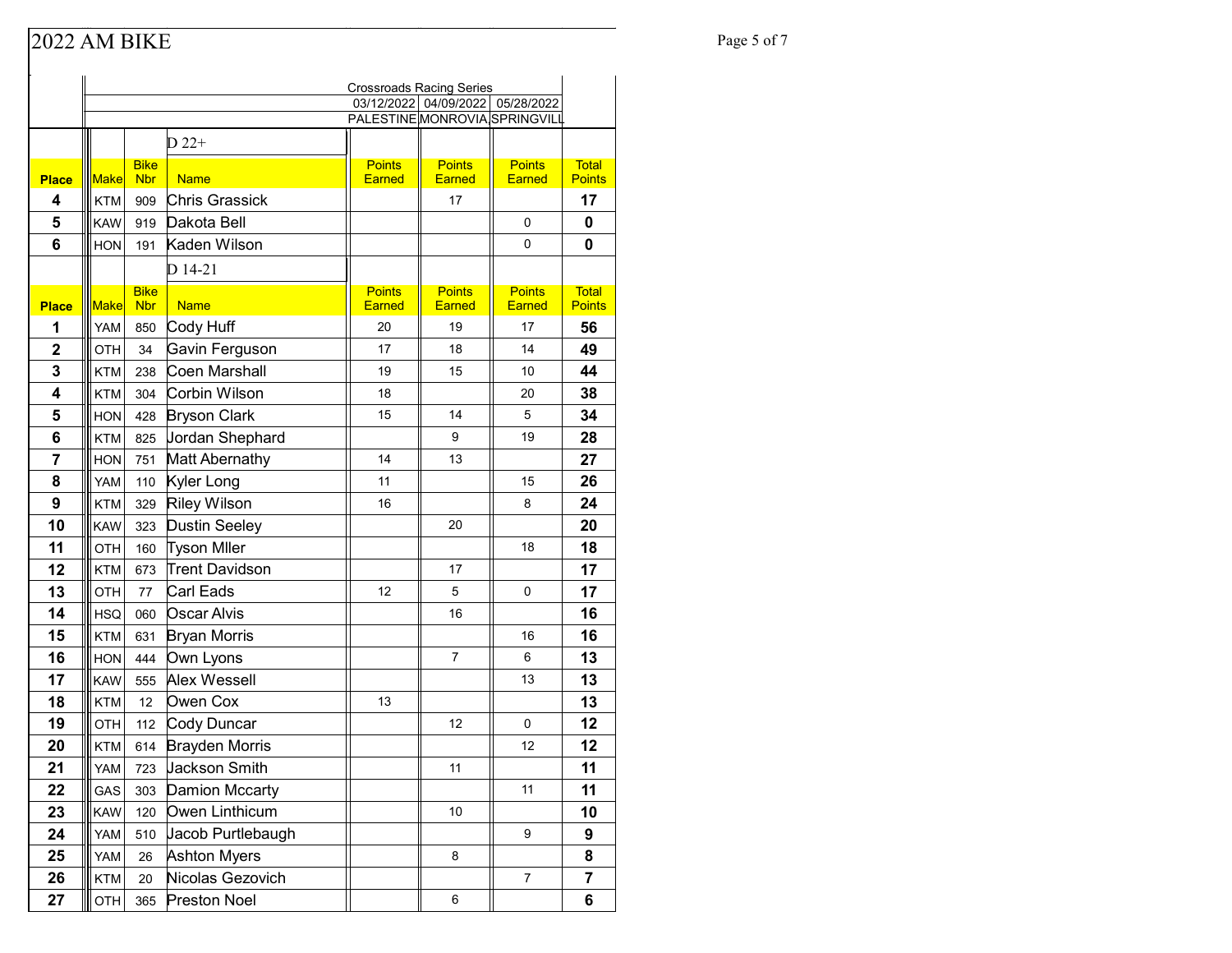### Page 6 of 7<br>
Page 6 of 7

|                |             |                           |                           | <b>Crossroads Racing Series</b> |                                |                                |                               |
|----------------|-------------|---------------------------|---------------------------|---------------------------------|--------------------------------|--------------------------------|-------------------------------|
|                |             |                           |                           | 03/12/2022 04/09/2022           |                                | 05/28/2022                     |                               |
|                |             |                           |                           | PALESTINE MONROVIA SPRINGVILL   |                                |                                |                               |
|                |             |                           | D 14-21                   |                                 |                                |                                |                               |
| <b>Place</b>   | Make        | <b>Bike</b><br><b>Nbr</b> | <b>Name</b>               | <b>Points</b><br><b>Earned</b>  | <b>Points</b><br><b>Earned</b> | <b>Points</b><br><b>Earned</b> | <b>Total</b><br><b>Points</b> |
| 28             | YAM         | 912                       | Nathan Delong             |                                 | 4                              |                                | 4                             |
| 29             | <b>KAW</b>  | 686                       | <b>Brandon Trambaugh</b>  |                                 |                                | 4                              | 4                             |
| 30             | <b>KAW</b>  | 771                       | Kamden Burden             |                                 | 3                              |                                | 3                             |
| 31             | <b>YAM</b>  | 375                       | <b>Dalton Stevens</b>     |                                 |                                | 0                              | 0                             |
|                |             |                           |                           |                                 |                                |                                |                               |
|                |             |                           | <b>WOMENS</b>             |                                 |                                |                                |                               |
| <b>Place</b>   | Make        | <b>Bike</b><br><b>Nbr</b> | <b>Name</b>               | <b>Points</b><br><b>Earned</b>  | <b>Points</b><br><b>Earned</b> | <b>Points</b><br><b>Earned</b> | <b>Total</b><br><b>Points</b> |
| 1              | <b>KTM</b>  | 807                       | <b>Brooklyn Horstmann</b> |                                 | 20                             |                                | 20                            |
|                |             |                           | TRAILRIDER                |                                 |                                |                                |                               |
|                |             | <b>Bike</b>               |                           | <b>Points</b>                   | <b>Points</b>                  | <b>Points</b>                  | <b>Total</b>                  |
| <b>Place</b>   | <b>Make</b> | <b>Nbr</b>                | <b>Name</b>               | <b>Earned</b>                   | <b>Earned</b>                  | <b>Earned</b>                  | <b>Points</b>                 |
| 1              | <b>KTM</b>  | 443                       | Jeff Olson                | 19                              | 11                             | 14                             | 44                            |
| $\mathbf{2}$   | <b>KAW</b>  | 125                       | Dylan Henry               | 17                              | 14                             | 10                             | 41                            |
| 3              | <b>YAM</b>  | 38                        | <b>Riley Case</b>         | 18                              | 7                              | 0                              | 25                            |
| 4              | <b>YAM</b>  | 203                       | Thomas Busch              |                                 |                                | 20                             | 20                            |
| 5              | <b>KTM</b>  | 586                       | <b>James Melton</b>       |                                 | 20                             |                                | 20                            |
| 6              | <b>KTM</b>  | 139                       | Ryder Ryder               | 20                              |                                |                                | 20                            |
| $\overline{7}$ | <b>KAW</b>  | 328                       | Joey Johnson              |                                 |                                | 19                             | 19                            |
| 8              | <b>OTH</b>  | 815                       | <b>Scott Miller</b>       |                                 | 19                             |                                | 19                            |
| 9              | GAS         | 467                       | Jacob Rice                |                                 |                                | 18                             | 18                            |
| 10             | <b>KTM</b>  | 321                       | Luke Bright               |                                 | 18                             |                                | 18                            |
| 11             | <b>KTM</b>  | 340                       | <b>Kyle Scales</b>        |                                 |                                | 17                             | 17                            |
| 12             | GAS         | 0215                      | <b>Tucker Mccrery</b>     |                                 | 17                             |                                | 17                            |
| 13             | <b>HSQ</b>  | 111                       | Aiden Duncan              |                                 |                                | 16                             | 16                            |
| 14             | YAM         | 515                       | Lincoln Elliot            |                                 | 16                             |                                | 16                            |
| 15             | <b>KTM</b>  | 22                        | <b>Brystin Brown</b>      | 16                              |                                |                                | 16                            |
| 16             | <b>YAM</b>  | 704                       | <b>Bryan Ridge</b>        |                                 |                                | 15                             | 15                            |
| 17             | YAM         | 412                       | Jaydon Hillenburg         |                                 | 15                             | 0                              | 15                            |
| 18             | HON         | 259                       | Gavin Pedersen            |                                 |                                | 13                             | 13                            |
| 19             | <b>HSQ</b>  | 217                       | Jace Bishop               |                                 | 13                             |                                | 13                            |
| 20             | OTH         | 161                       | Chandler Luedke           |                                 | 12                             |                                | 12                            |
| 21             | SUZ         | 822                       | Kyle Arnold               |                                 |                                | 12                             | 12                            |
| 22             | SUZ         | 821                       | Jason Arnold              |                                 |                                | 11                             | 11                            |